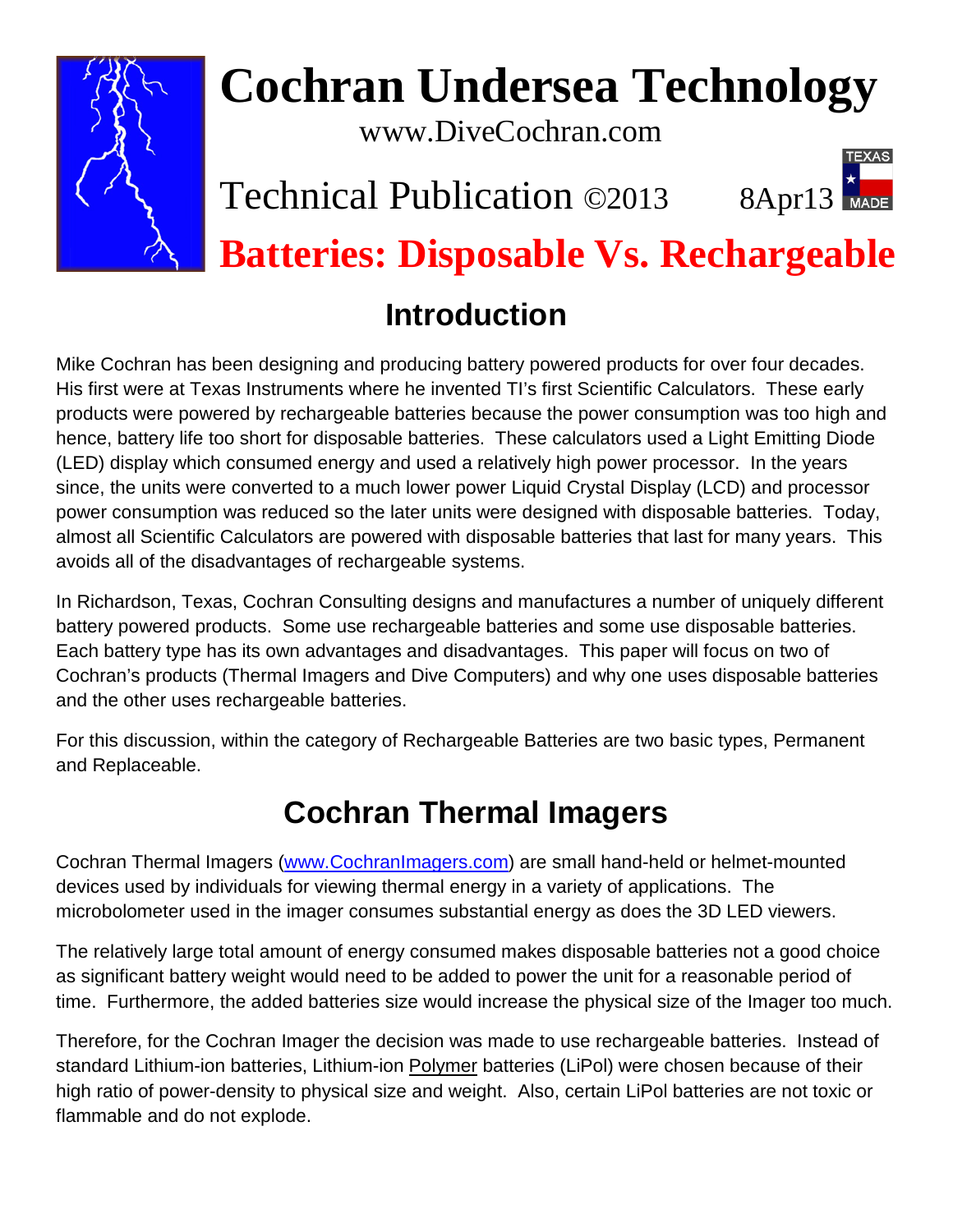# **Cochran Dive Computers**

For over twenty years, Cochran has been designing dive computers for itself and others. In addition to recreational and commercial units, Cochran is the exclusive provider to the U.S. Navy and other international Navies including NATO. Cochran designs the products it produces and markets with a continuing effort focused on providing the diver with a reliable, cost-effective, and trouble-free, stateof-the-art product. Intense effort has been placed on reducing power consumption because the dive computers are battery powered and Cochran wants to give the diver very long battery life. *Worrying about battery life should not be a factor while diving.*

The choice of a display for a dive computer is the most critical factor when considering battery life. Organic Light Emitting Diode (OLED) displays have extremely high power requirements. LED displays that require a continuous backlight also have high power requirements. Typically, the relatively high power required of these displays forces some of those products into using rechargeable batteries regardless of the disadvantages. Transflective Liquid Crystal Displays with on-demand color backlight like those used in Cochran products have a near zero power requirement.

It is important to note that a new, fresh, Disposable Battery contains substantially more energy than a new, fresh rechargeable battery, assuming the same physical size. For the Cochran dive computers, transflective LCD Displays with disposable batteries continue to be the strategy.

# **Batteries**

When using disposable batteries it is important to use only name-brand products that are known to be new or fresh. Only use Lithium-ion or Alkaline as the dive computer manufacturer recommends.

There are a number of issues with any rechargeable battery system that require careful and challenging considerations:

## **Exploding Batteries**

As evidenced by a recent (March 2013) dive computer recall, some rechargeable batteries particularly the cylindrical type, can explode. One should take great care when using them.

## **Sudden Shutdown**

Rechargeable batteries have an extremely sharp discharge curve when reaching the end of its charge. This can result in an unexpected and sudden shutdown of your dive computer. There have been numerous reports of this occurring and unfortunately, on live-aboard dive trips it can be very expensive and frustrating. Should this occur, some dive computers require the diver to stay out of the water for 48 hours.

Because of the typically very long life of disposable battery dive systems (like Cochran) multiple low battery warnings are issued long before any shutdown.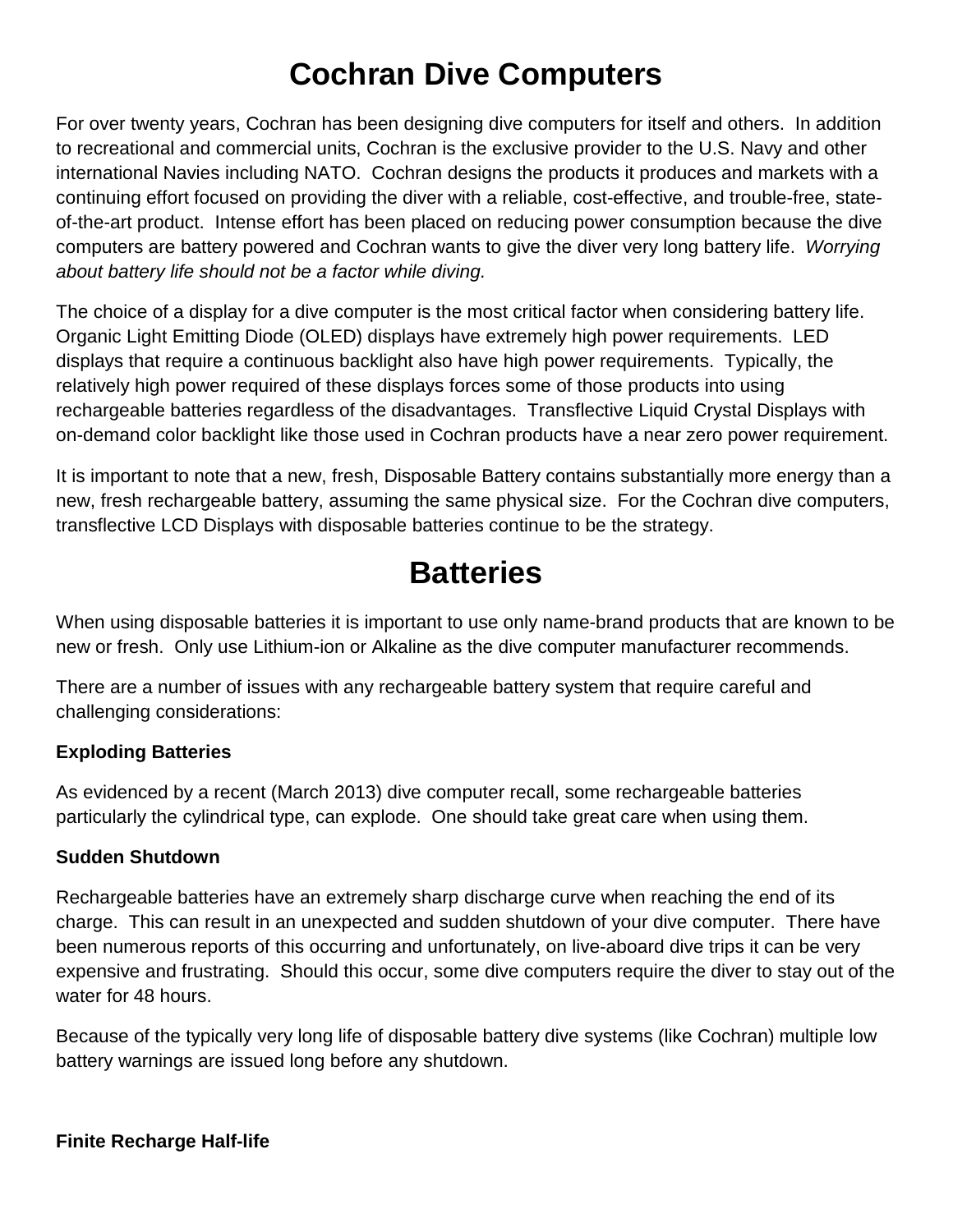From the very first time a rechargeable battery is charged it begins to age a little with every recharge. Typically, the half-life of a rechargeable battery is 300 recharges. For example, if a new battery lasts 5 hours on a recharge, after it has been recharged 300 times it will last only 2.5 hours. (Those of us with cell phones have experienced this problem.) However, continuing research indicates this half-life will continue to be increased.

Disposable batteries like those in Cochran products do not have this issue.

### **User Replaceable**

The Finite Half-life problem implies that rechargeable batteries should be user replaceable. Sending a product back to the factory or service center to have its batteries replaced is simply unacceptable. Cochran solved this problem in its Imagers by supplying an independent battery pack that is easily user replaceable. Cochran Imagers also come with two batteries. This way, the Imager can be continuously used by successively connecting freshly charged batteries.

All of Cochran dive products have user replaceable long-life batteries.

# **Rechargeable Battery: Unpredictable Remaining Charge**

As a rechargeable battery inexorably ages, the time it will last between charges becomes unpredictable. Temperature also plays a role in the unpredictability. Furthermore, some display systems that modulate the brightness based on ambient light also contribute to unpredictability.

Disposable batteries can also have an unpredictable life. However, systems using them are typically extremely low power and battery life is typically very long. All of Cochran dive products have battery life typically over two years.

## **Self-discharge Rate**

As soon as the charger is removed from a system the batteries begin to discharge on their own. This rate of self-discharge depends on the battery and its temperature. While this rate is typically small, it can be significant in low power systems such as a dive computer.

Disposable batteries like those in Cochran dive products do not have this issue.

# **Zero-charge Life**

Permanent damage can occur any time a rechargeable battery is discharged to zero. Sophisticated systems like the Cochran Imagers do not allow the batteries to be discharged below 20%.

Disposable batteries like those in Cochran dive products do not have this issue.

# **Over-charge Life**

In simpler systems, serious, permanent damage can occur any time a rechargeable is allowed to remain on the charger for extended periods of time. Sophisticated systems like the Cochran Imagers monitor the state of charge and cut off the charging system when the batteries are fully charged.

Disposable batteries like those in Cochran dive products do not have this issue.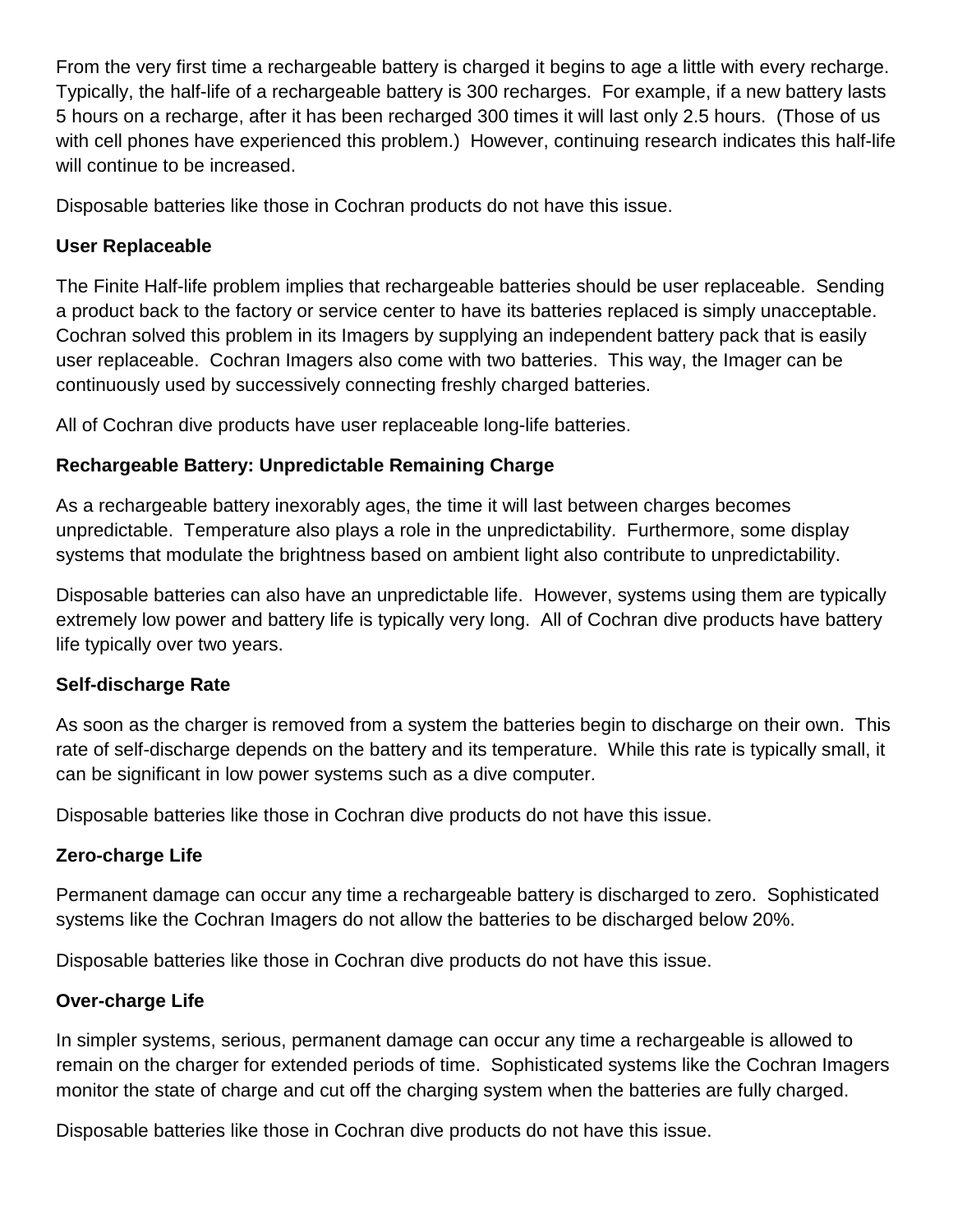### **Long-term Storage Life**

A rechargeable battery half-life can be shortened by leaving it fully charged or discharged for longterm storage. Cochran Imagers are shipped at the optimum 80% of charge. Cochran recommends that prior to storage, to fully charge the battery and then discharge it by around 20%.

Disposable batteries like those in Cochran products do not have this issue.

### **Degradation**

One source states: "Lithium ion batteries start to degrade from the moment they are made, and, in fact, will become inoperable after two to three years even if they aren't used."

### **High Initial Parts Cost**

Typically, rechargeable systems cost more than systems with disposable batteries. The more comprehensive battery management cost in properly designed systems coupled with the battery cost itself and its charging system cost are the main factors.

#### **Replacement Battery and Related Cost**

The battery cost per dive is small whether disposable or rechargeable batteries are used. The most significant battery cost factor is not the cost of the battery, but the cost of replacing a rechargeable battery at the factory.

### **Bulky Charger and Cable**

Rechargeable systems require always having the charger available. They are prone to be lost or damaged which may leave the product unusable. Finding adequate power to recharge a system can be problematic while travelling or on a boat.

### **Relative Reliability**

A poorly designed system is usually less reliable than a properly designed system. However, all things being equal, rechargeable systems can be less reliable than systems with disposable batteries because of the increased complexity and increased number of components including the charging system.

### **Battery Fuel Gauge, Coulomb Counter, and Warnings**

Some products claim to have "Battery Fuel Gauge" while in fact, they do not. Assume:

- that the gas tank in your car got a little smaller with every fill-up,
- the temperature affected the size of the gas tank,
- your gas consumption changed with temperature,
- your gas consumption changed with your driving style.

Then a Gas Gauge that indicates a half full tank will not always give you the same driving time.